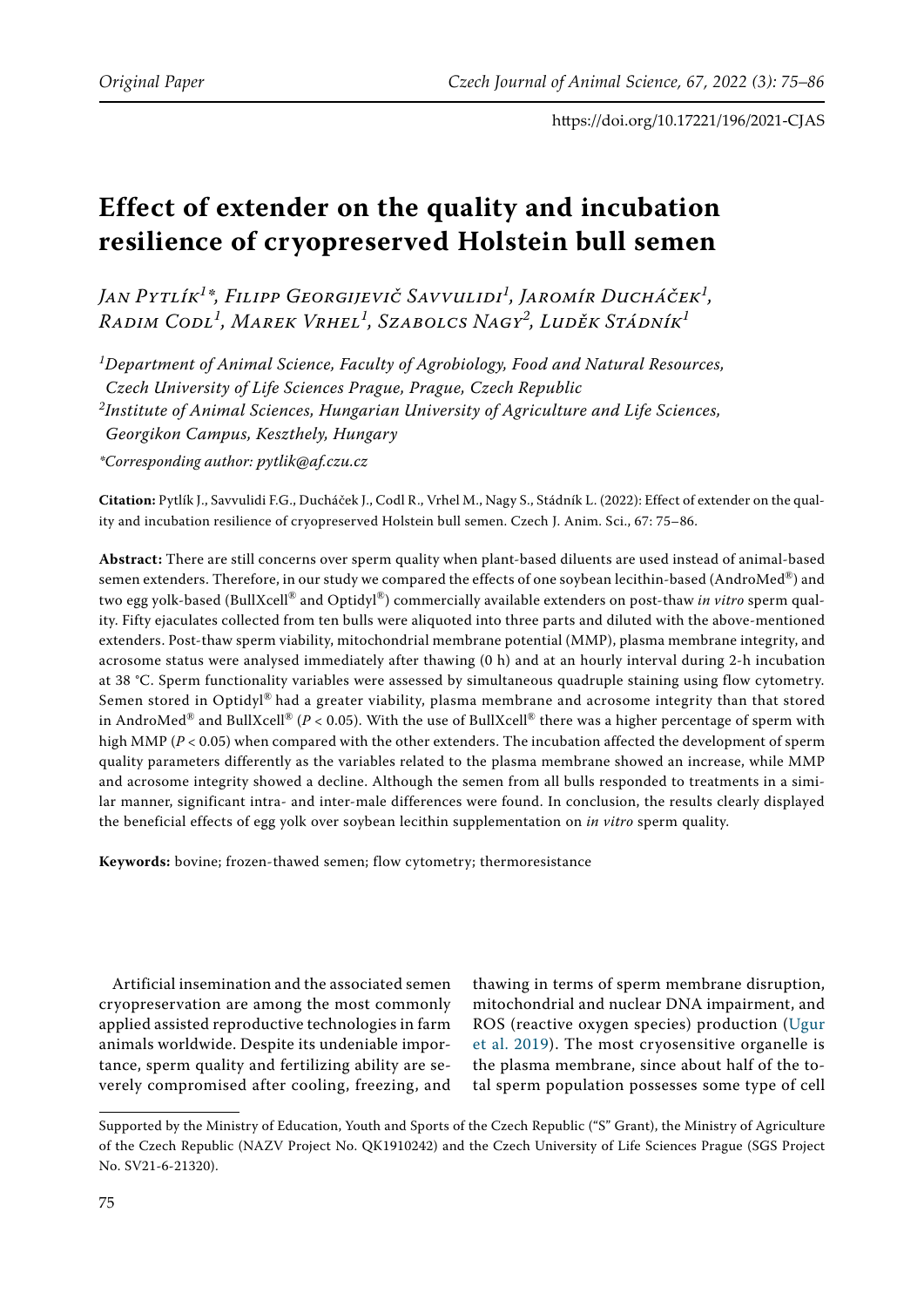membrane injury. Other cellular components such as the acrosome, mitochondria, and chromatin tend to exhibit a lower incidence of damage ([Khalil](#page-10-0)  [et al. 2018\)](#page-10-0). The total sperm recovery after freezing and thawing is therefore quite low – just over 50% [\(Layek et al. 2016\)](#page-10-1).

During cryopreservation, male gametes are kept in various aqueous media, i.e. semen extenders of a specific man-made composition ([Hashem and](#page-10-2)  [Gonzalez-Bulnes 2020](#page-10-2)). The typical extender for sperm cryopreservation is composed of the following: permeating protectant (mostly glycerol), non-permeating protectant (egg yolk, egg yolk derivatives, milk, or milk by-products), organic buffer [such as Tris(hydroxymethyl)aminomethane], sugar for energy or osmotic balance (glucose, fructose, lactose, raffinose, sucrose or trehalose), solute for pH and osmolarity adjustment (sodium citrate, citric acid), and antibiotics (penicillin, streptomycin) ([Layek et al. 2016](#page-10-1)). In an effort to ameliorate protection against cold or freezing shock, improve the uptake of nutrients, reduce the microbial attack, lower the negative impacts on sperm function and structure, intensive attempts at the modification of chemical composition of diluents have been made in recent years [\(Hashem and Gonzalez-Bulnes](#page-10-2)  [2020](#page-10-2)). In order to reduce the above-mentioned detrimental effects of cryopreservation, various substances such as antioxidants, antifreeze proteins, fatty acids, vitamins, animal serum, nanoparticles, plant oils, soybean lecithin, and low-density lipoproteins have been added to the extenders [\(Ugur](#page-11-0)  [et al. 2019\)](#page-11-0).

Although the egg yolk is traditionally used as a sperm cryoprotectant, it is not without its disadvantages and negative effects on semen processing. The most frequently cited deficiencies are as follows: egg yolk composition variability, risk of microbial contamination or pathogen transmission, presence of harmful metabolites, endotoxins or steroid hormones, and hampered quality evaluation. These drawbacks have led to an increased demand for alternatives to conventional extenders free of compounds of animal origin ([Murphy et al.](#page-10-3)  [2018;](#page-10-3) [Singh et al. 2018;](#page-11-1) [Miguel-Jimenez et al. 2020\)](#page-10-4). A large body of recent research has been dedicated to the possible replacement of animal-based, non-permeating protectants with plant-based ones, primarily in order to lower the potential risk of microbial contamination or disease transmission (e.g. avian influenza or bovine spongiform

encephalopathy) and to improve standardisation, product traceability, and biosecurity [\(Aires et al.](#page-9-0) [2003;](#page-9-0) [Layek et al. 2016](#page-10-1)). Nonetheless, there are still disputes over contribution to *in vitro* and *in vivo* sperm quality, when soy by-products, e.g. soybean lecithin, are added to semen diluents ([Leite](#page-10-5) [et al. 2010](#page-10-5)).

Many studies reported comparable *in vitro* and/ or *in vivo* quality assessment results in cattle or buffalo ([Aires et al. 2003;](#page-9-0) [Murphy et al. 2018](#page-10-3)) when soybean lecithin-based extenders were used as a substitute for egg yolk-based diluents. Yet, some authors reported superior results in preserving sperm quality or fertilizing capacity of sperm doses diluted in soybean-based rather than in egg yolk-based extenders ([Beran et al. 2012;](#page-9-1) [Miguel-](#page-10-4)[Jimenez et al. 2020](#page-10-4)). However, other studies declared worsening results of *in vitro* ([Muino et al.](#page-10-6) [2007\)](#page-10-6) and *in vivo* sperm quality ([Crespilho](#page-10-7) [et al. 2014](#page-10-7); [Singh et al. 2018\)](#page-11-1) after dilution in soybean lecithin-based extenders compared to animalbased ones.

Previous studies comparing effects of non-animal and animal based extenders on post-thaw sperm quality relied on subjective sperm analysis to varying degrees. Therefore, the aim of the present study was to determine objectively the post-thaw quality and incubation-related changes in cryopreserved bull spermatozoa subpopulations using three commercially available bull semen extenders: soybean lecithin-based extender AndroMed® and two egg yolk-based extenders BullXcell® and Optidyl®.

# **MATERIAL AND METHODS**

# **Suppliers**

Chemicals were purchased from Sigma Aldrich (St. Louis, MO, USA), unless indicated otherwise.

## **Animals**

The bull semen used in this experiment was collected from Holstein Friesian breeding bulls (*n* = 10) kept in a private Artificial Insemination Centre (Hradištko, Central Bohemian Region, Czech Republic). The bulls were healthy and sexually mature (3.5  $\pm$  0.5 years old), routinely used for semen collection. Sires were stabled under the identical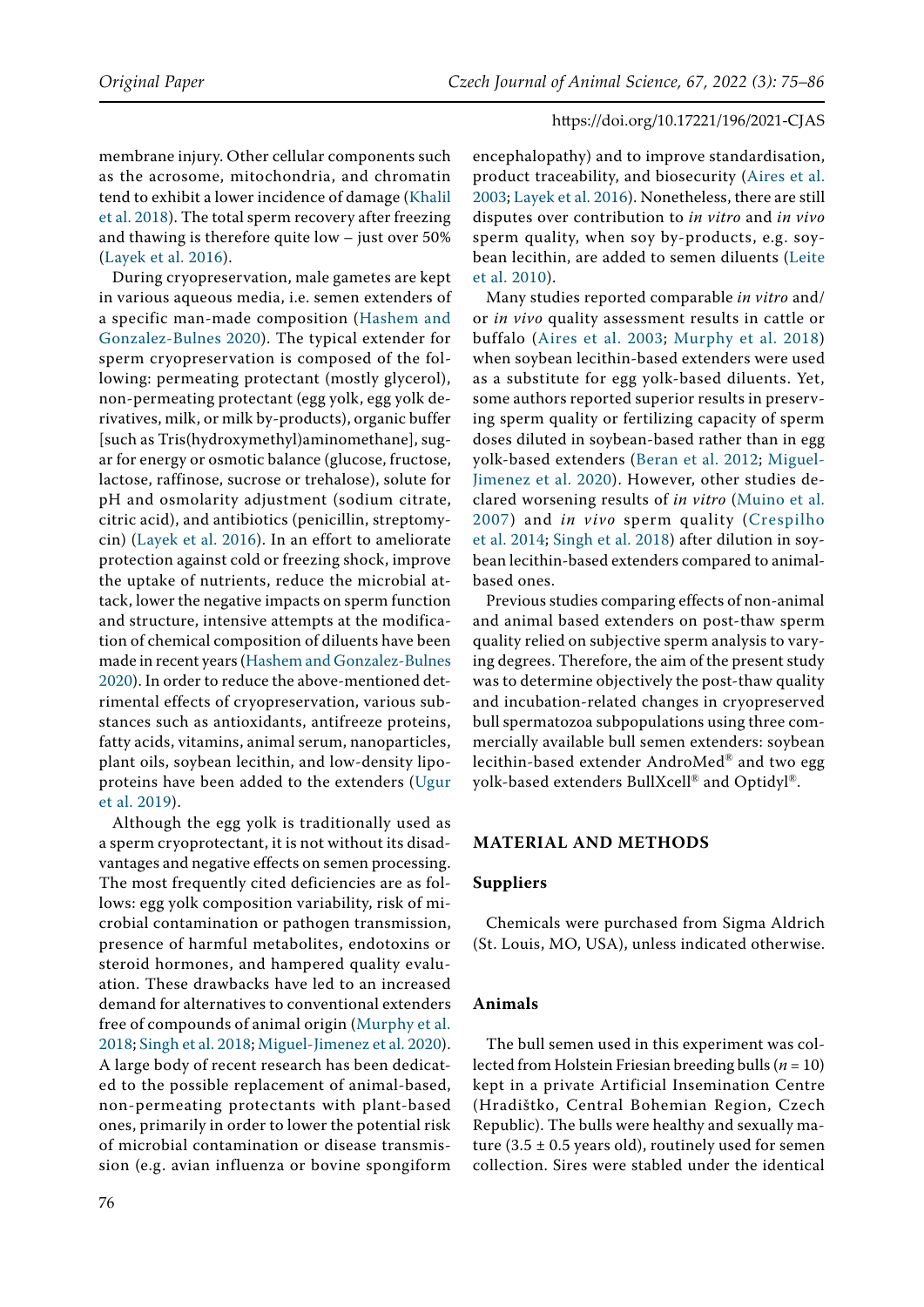and optimal conditions of handling, housing, feeding, watering, and management during the entire duration of the study.

# **Semen collection**

The semen samples were collected by a standard operating procedure at weekly intervals for a fiveweek period (five ejaculates per bull in total). The collection of the semen was provided with a warmed (38 °C) and sterilised artificial bovine vagina. The obtained ejaculates were evaluated immediately after the semen collection process using an electronic precision scale and an AndroVision® computer-assisted sperm analysis system (Minitübe GmbH, Tiefenbach, Germany). All ejaculates failing to meet the minimal limits of fresh semen volume  $(\geq 1.5 \text{ g})$ , sperm concentration ( $\geq 0.7 \times 10^9 \text{ sperma}$ tozoa/ml), and percentage of motile sperm  $(≥ 70%)$ were excluded from the study.

#### **Semen processing, freezing, and thawing**

After successful initial quality control, each collected semen sample was divided into three aliquots and diluted with three commercial extenders: AndroMed® containing 1% soybean lecithin (Minitübe GmbH, Tiefenbach, Germany), BullXcell<sup>®</sup> containing 25% (v/v) of fresh egg yolk (IMV Technologies, L'Aigle, France), and Optidyl® containing 20% (v/v) of ionised egg yolk (IMV Technologies, L'Aigle, France) to the final sperm concentration of  $10 \times 10^6$  per one insemination dose. The diluted semen was then automatically placed into 0.25 ml French straws (IMV Technologies, L'Aigle, France) and sealed. The straws were equilibrated at  $4 °C$  for two hours and frozen at a two-phase freezing rate [\(Januskauskas et al. 1999](#page-10-9)) by using a programmable DigitCool® freezer (IMV Technologies, L'Aigle, France). Frozen doses were subsequently plunged into liquid nitrogen and stored in this medium for two years until the thawing process. The thawing was performed in a water bath at  $38 \pm 1$  °C for 30 seconds. The content of the insemination dose was then transferred into the Eppendorf tube and stored in an INB 400 incubator (Memmert GmbH, Schwabach, Germany) in the dark at 38 °C for up to 2 hours.

# **Flow cytometry**

Flow cytometry evaluation was performed immediately after thawing and following 1 h or 2 h incubation according to [Savvulidi et al. \(2021\)](#page-10-8). Specifically, 25 μl of frozen-thawed sperm was pipetted to 200 μl of Dulbecco's phosphate-buffered saline without divalent cations (Biosera Europe, Nuaille, France) and stained for 10 min at 38 °C in the dark with the following fluorescent probes given at a final concentration: 16.2 µM Hoechst-33342 (H-342) for discriminating debris; 12  $\mu$ M propidium iodide (PI) for assessing plasma membrane damage; 0.5 µg/ml fluorescein isothiocyanate-conjugated peanut agglutinin (FITC-PNA) (Thermo Fisher Scientific, Waltham, MA, USA) for assessing the acrosomal status; and 80 nM Mitotracker Deep Red (MTR DR) (Thermo Fisher Scientific, Waltham, MA, USA) for assessing the mitochondrial membrane potential (MMP).

Subsequently, sperm samples were analysed using a NovoCyte 3000 digital flow cytometer (Acea Biosciences, part of Agilent, Santa Clara, CA, USA). The flow cytometer was equipped with violet (405 nm), blue (488 nm), and red (640 nm) lasers and appropriate optical filters for the detection of emitted fluorescence signals. The fluorescence was collected using optical filters 445/45 (violet laser, H342), 530/40 (blue laser, FITC-PNA), 675/30 (blue line, red fluorescence: PI) and 675/30 (red line, red fluorescence: MTR DR).

Each thawed straw was analysed with a flow cytometer twice. The final concentration of cells during analysis was  $0.8 \times 10^6$  spermatozoa/ml. The samples were run at a low speed  $(14 \mu l/min)$ , and the fluorescence from 30 000 events was recorded for each sample. A rinse procedure was performed after every sample acquisition. NovoExpress software, v1.3.0 (Acea Biosciences, part of Agilent, Santa Clara, CA, USA) was used for the automated cytometer setup and performance tracking, as well as for data acquisition. The same software was also used to analyse the acquired flow cytometry data. No compensation was required with the optical filter setup used. The flow cytometer was qualitycontrolled on a daily basis using polystyrene microspheres (ACEA NovoCyte QC Particles; Agilent, Santa Clara, CA, USA) providing the routine calibration control.

The gating strategy used for this research is presented in [Figure 1.](#page-3-0) Briefly, the events were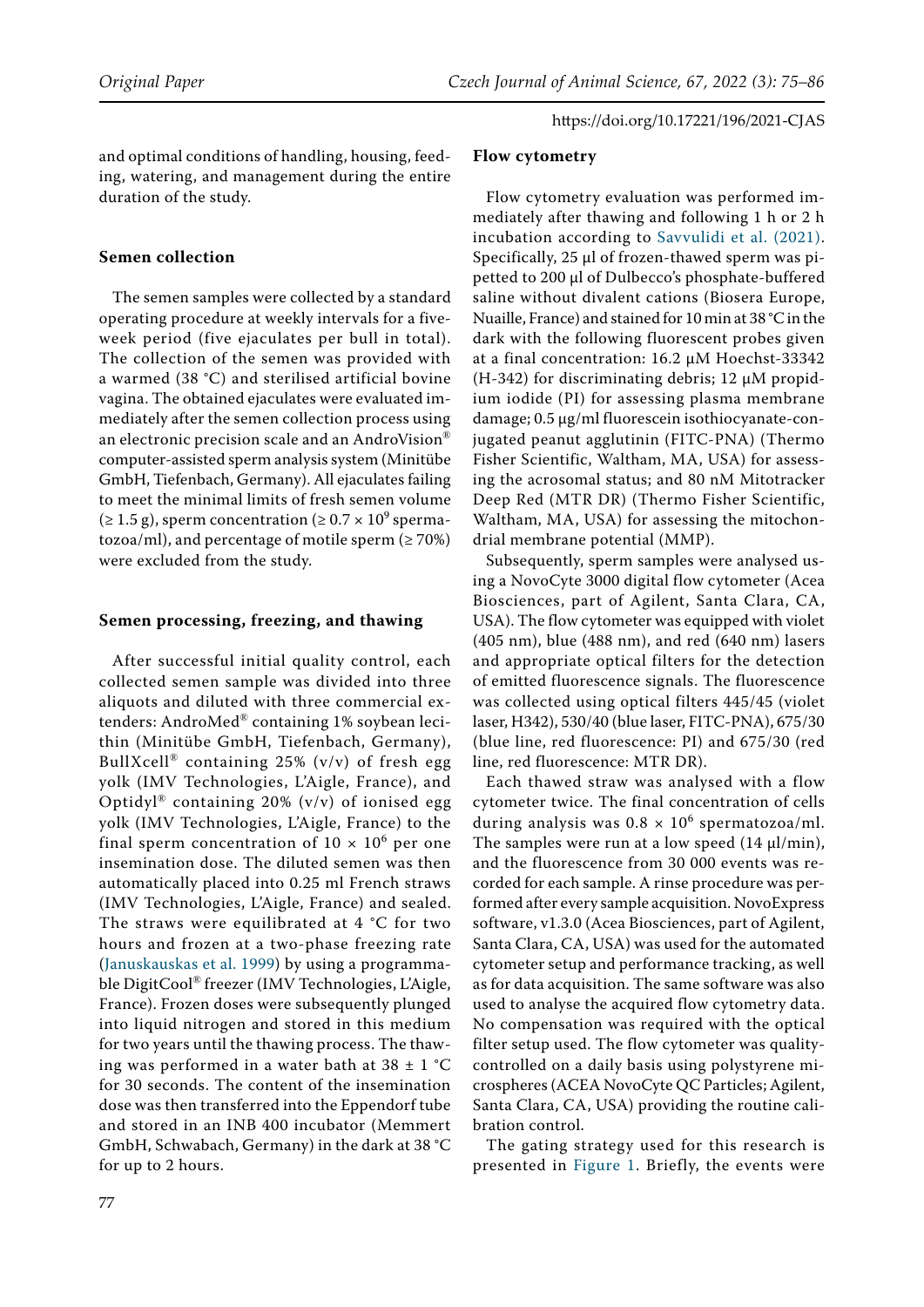<span id="page-3-0"></span>

Figure 1. The gating strategy for quadruple staining analysis by flow cytometry  $Q1$  = deteriorated plasma membrane and intact acrosome;  $Q2$  = both plasma membrane and acrosome damaged;  $Q3$  = intact plasma membrane and damaged acrosome; Q4 = both plasma membrane and acrosome integrity undamaged (viable spermatozoa); Q4/A = viable sperm with high mitochondrial membrane potential (MMP); Q4/B = viable sperm with low MMP

The sample was stained with Hoechst-33342 (H-342) for discriminating DNA free events, propidium iodide (PI) for assessing plasma membrane integrity, peanut agglutinin-conjugated fluorescein isothiocyanate (FITC-PNA) for assessing the acrosomal status, and Mitotracker Deep Red (MTR DR) for evaluating the mitochondrial membrane potential (MMP). Events were distinguished regarding the size and orientation of cells in the laser beam (SSC) (A), followed by gating based on DNA content (B). Gated spermatozoa were divided into four groups (Q1–Q4) by plasma membrane and acrosome

initially identified using an SSC (side scatter, log scale) versus FSC (forward scatter, log scale) bivariate histogram plot. Spermatic events were identified based on the threshold and gating set with the Hoechst-33342 stain (DNA content). The sperm subpopulations were categorised as follows: with damaged plasma membrane and intact acrosome in the upper left  $(Q1)$  quadrant  $(H-342<sup>+</sup>/)$ PI<sup>+</sup>/FITC-PNA<sup>-</sup>), with both plasma membrane and acrosome damaged in the upper right (Q2) quadrant (H-342+/PI+/FITC-PNA+), with intact plasma membrane and ruptured acrosome in the lower right  $(Q3)$  quadrant  $(PI^-/FITC-PNA^+)$ , and with viable sperm (both plasma membrane and acrosome intact)  $(H-342^+/PI^-/FITC-PNA^-)$  in the lower left quadrant (Q4). Furthermore, the viable subpopulation was divided into subpopulations with high  $(H-342^+/PI^-/FITC-PNA^-/MTR DR^+)$  and low MMP.

#### **Statistical analysis**

Statistical analyses were performed using the SAS statistical package (v9.3; SAS Institute Inc., Cary, NC, USA). Data for sperm variables were examined for normal distribution (Shapiro-Wilk test) and homogeneity of variance (Bartlett's test), and were subsequently analysed using the generalised linear model (PROC GLM). The best model evaluation was selected based on the procedure REG (STEPWISE method). The dependent variables in the study were sperm viability percentage (originates from Q4 subpopulation), percentage of viable sperm with high MMP (Q4/A subpopulation), plasma membrane damage percentage (summed Q1 and Q2 subpopulations), and acrosome damage percentage (summed Q2 and Q3 subpopulations). The fixed effects of bull, extender, incubation time, and interactions between those effects were included in the final model. The differences between least squares means were evaluated by the Tukey-Kramer method. Results are presented as the least squares means  $\left[\pm\right]$  the standard error of the mean (SEM)]. Data were considered to differ significantly at *P* < 0.05.

#### **RESULTS**

#### **Spermatozoa viability**

The preservation of sperm viability significantly differed (*P* < 0.05) depending on the extender used (Table 1). The superiority of egg yolk supplementation over soybean lecithin was proved on an individual bull level. The exception was bull No. 8, where no statistically significant differences between extender treatments were proved.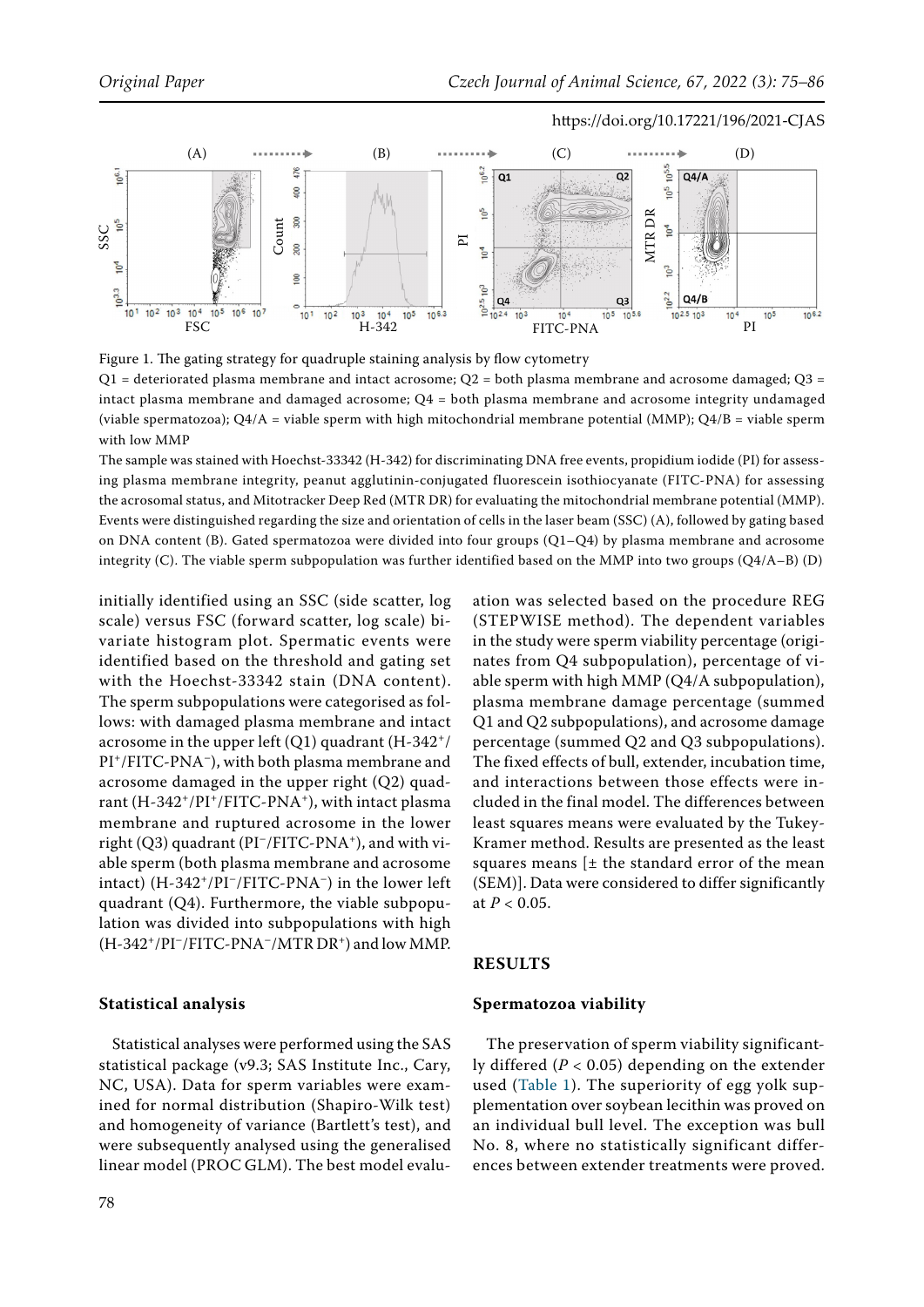Table 1. Effect of different semen extenders on post-thaw sperm viability, viable sperm showing high mitochondrial membrane potential (MMP), plasma membrane damage and acrosome damage of bull  $(n = 10)$  semen  $(n = 50)$ exposed to 2-h incubation

| Bull           | Extender                                    | Viability (%)                  | High MMP (%)                   | Plasma membrane<br>damage (%)  | Acrosome<br>damage (%)         |
|----------------|---------------------------------------------|--------------------------------|--------------------------------|--------------------------------|--------------------------------|
|                | AndroMed ${}^{\circledR}$                   | $39.72 \pm 0.889$ <sup>a</sup> | $35.17 \pm 1.923$ <sup>a</sup> | $59.20 \pm 0.888$ <sup>a</sup> | $31.00 \pm 0.770$              |
| $\mathbf{1}$   | <b>BullXcell®</b>                           | $48.32 \pm 0.889^b$            | $60.43 \pm 1.923^b$            | $50.50 \pm 0.888$ <sup>b</sup> | $28.10 \pm 0.770$              |
|                | $\mathop{\rm Optidyl}\nolimits^{\circledR}$ | $49.76 \pm 0.889^b$            | $54.06 \pm 1.923^b$            | $48.98 \pm 0.888$ <sup>b</sup> | $29.39 \pm 0.770$              |
|                | $\mathbf{AndroMed}^\circledR$               | $40.76 \pm 0.889$ <sup>a</sup> | $54.86 \pm 1.923$ <sup>a</sup> | $57.80 \pm 0.888$ <sup>a</sup> | $41.73 \pm 0.770$ <sup>a</sup> |
| $\overline{2}$ | $\text{Bulkcell}^{\circledR}$               | $48.74 \pm 0.889^b$            | $65.23 \pm 1.923^b$            | $49.59 \pm 0.888$ <sup>b</sup> | $27.28 \pm 0.770^b$            |
|                | Optidyl®                                    | $52.85 \pm 0.889^b$            | $59.19 \pm 1.923$              | $45.03 \pm 0.888$ <sup>b</sup> | $25.89 \pm 0.770^b$            |
|                | $\mathbf{AndroMed}^\circledR$               | $49.35 \pm 0.889$ <sup>a</sup> | $66.56 \pm 1.923$              | $49.21 \pm 0.888$ <sup>a</sup> | $33.36 \pm 0.770^a$            |
| 3              | <b>BullXcell®</b>                           | $52.92 \pm 0.889$              | $69.90 \pm 1.923$              | $45.33 \pm 0.888$              | $29.06 \pm 0.770^b$            |
|                | $\mathop{\rm Optidyl}\nolimits^{\circledR}$ | $55.58 \pm 0.889^b$            | $64.33 \pm 1.923$              | $42.46 \pm 0.888$ <sup>b</sup> | $26.68 \pm 0.770^b$            |
| 4              | $\mathbf{AndroMed}^\circledR$               | $40.35 \pm 0.889$ <sup>a</sup> | $61.67 \pm 1.923$ <sup>a</sup> | $58.43 \pm 0.888$ <sup>a</sup> | $38.44 \pm 0.770$ <sup>a</sup> |
|                | $\text{Bulkcell}^{\circledR}$               | $47.70 \pm 0.889^b$            | $75.60 \pm 1.923^b$            | $51.20 \pm 0.888$ <sup>b</sup> | $32.22 \pm 0.770^b$            |
|                | Optidyl®                                    | $50.05 \pm 0.889^b$            | $62.54 \pm 1.923$ <sup>a</sup> | $48.54 \pm 0.888$ <sup>b</sup> | $30.43 \pm 0.770^b$            |
|                | $\mathbf{AndroMed}^\circledR$               | $40.72 \pm 0.889$ <sup>a</sup> | $54.10 \pm 1.923$ <sup>a</sup> | $58.31 \pm 0.888$ <sup>a</sup> | $36.03 \pm 0.770^a$            |
| 5              | <b>BullXcell®</b>                           | $42.37 \pm 0.889$ <sup>a</sup> | $83.50 \pm 1.923^b$            | $56.34 \pm 0.888$ <sup>a</sup> | $30.07 \pm 0.770^b$            |
|                | $\mathop{\rm Optidyl}\nolimits^{\circledR}$ | $49.43 \pm 0.889^b$            | $61.51 \pm 1.923$ <sup>a</sup> | $49.14 \pm 0.888$ <sup>b</sup> | $28.93\pm0.770^{\mathrm{b}}$   |
|                | AndroMed $^{\circledR}$                     | $40.87 \pm 0.889$ <sup>a</sup> | $52.50 \pm 1.923$ <sup>a</sup> | $58.20 \pm 0.888$ <sup>a</sup> | $36.57 \pm 0.770$ <sup>a</sup> |
| 6              | $\text{Bulkcell}^{\circledR}$               | $46.40 \pm 0.889^b$            | $91.21 \pm 1.923^b$            | $52.64 \pm 0.888$ <sup>b</sup> | $32.08 \pm 0.770^b$            |
|                | Optidyl®                                    | $47.86 \pm 0.889^b$            | $60.25 \pm 1.923$ <sup>a</sup> | $50.88 \pm 0.888$ <sup>b</sup> | $32.11\pm0.770^{\mathrm{b}}$   |
| 7              | AndroMed®                                   | $42.37 \pm 0.889$ <sup>a</sup> | $61.03 \pm 1.923$ <sup>a</sup> | $56.88 \pm 0.888$ <sup>a</sup> | $38.08 \pm 0.770^a$            |
|                | <b>BullXcell®</b>                           | $39.94 \pm 0.889$ <sup>a</sup> | $89.28 \pm 1.923^b$            | $59.10 \pm 0.888$ <sup>a</sup> | $31.91 \pm 0.770$ <sup>b</sup> |
|                | $\mathop{\rm Optidyl}\nolimits^{\circledR}$ | $49.11 \pm 0.889^b$            | $61.19 \pm 1.923$ <sup>a</sup> | $49.83 \pm 0.888$ <sup>b</sup> | $28.26 \pm 0.770^b$            |
| 8              | AndroMed $^{\circledR}$                     | $48.83 \pm 0.889$              | $56.87 \pm 1.923$ <sup>a</sup> | $50.10 \pm 0.888$              | $30.39 \pm 0.770$              |
|                | $\text{Bulkcell}^{\circledR}$               | $46.13 \pm 0.889$              | $92.61 \pm 1.923^b$            | $52.81 \pm 0.888$              | $29.99 \pm 0.770$              |
|                | $\mathop{\rm Optidyl}\nolimits^{\circledR}$ | $50.38 \pm 0.889$              | $61.63 \pm 1.923$ <sup>a</sup> | $48.35 \pm 0.888$              | $27.80 \pm 0.770$              |
| 9              | AndroMed $^{\circledR}$                     | $37.40 \pm 0.889$ <sup>a</sup> | $47.29 \pm 1.923$ <sup>a</sup> | $62.04 \pm 0.888$ <sup>a</sup> | $37.62 \pm 0.770$ <sup>a</sup> |
|                | $\text{Bulkcell}^{\circledR}$               | $48.96 \pm 0.889^b$            | $84.73 \pm 1.923^b$            | $49.96 \pm 0.888$ <sup>b</sup> | $27.26 \pm 0.770^b$            |
|                | $\mathop{\rm Optidyl}\nolimits^{\circledR}$ | $51.16 \pm 0.889^b$            | $58.19 \pm 1.923$ <sup>c</sup> | $47.77 \pm 0.888$ <sup>b</sup> | $29.05 \pm 0.770^b$            |
| 10             | $\mathbf{AndroMed}^\circledR$               | $36.26 \pm 0.889$ <sup>a</sup> | $48.83 \pm 1.923^a$            | $63.08 \pm 0.888$ <sup>a</sup> | $35.19 \pm 0.770^a$            |
|                | $\text{Bulkcell}^{\circledR}$               | $51.43 \pm 0.889^b$            | $92.60 \pm 1.923^b$            | $47.62 \pm 0.888$ <sup>b</sup> | $25.49 \pm 0.770^b$            |
|                | $\mathop{\rm Optidyl}\nolimits^{\circledR}$ | $51.91 \pm 0.889^b$            | $58.83 \pm 1.923^a$            | $46.96 \pm 0.888$ <sup>b</sup> | $26.19 \pm 0.770^b$            |
|                | AndroMed $^{\circledR}$                     | $41.66 \pm 0.281$ <sup>a</sup> | $53.89 \pm 0.608^a$            | $57.32 \pm 0.281$ <sup>a</sup> | $35.84 \pm 0.244^a$            |
| All bulls      | BullXcell®                                  | $47.29 \pm 0.281^b$            | $80.51 \pm 0.608^b$            | $51.51 \pm 0.281$ <sup>b</sup> | $29.35 \pm 0.244^b$            |
|                | $\mathop{\rm Optidyl}\nolimits^{\circledR}$ | $50.81 \pm 0.281$ <sup>c</sup> | $60.17 \pm 0.608$ <sup>c</sup> | $47.79 \pm 0.281$ <sup>c</sup> | $28.47 \pm 0.244$ <sup>c</sup> |

a–c Different letters indicate differences between groups within a column (*P* < 0.05)

Results are presented as least squares means ± SEM

Other deviations from average variable development were found in bulls No. 5 and No. 7, in which the viability between AndroMed® and BullXcell® did not vary. Sperm variables, including viability, varied not only within a bull, but also between bulls significantly (*P* < 0.05). Bull No. 3, for instance, statistically differed from all other animals in the viability parameter for the highest detected values during the entire assessment (data not shown). On average for all bulls,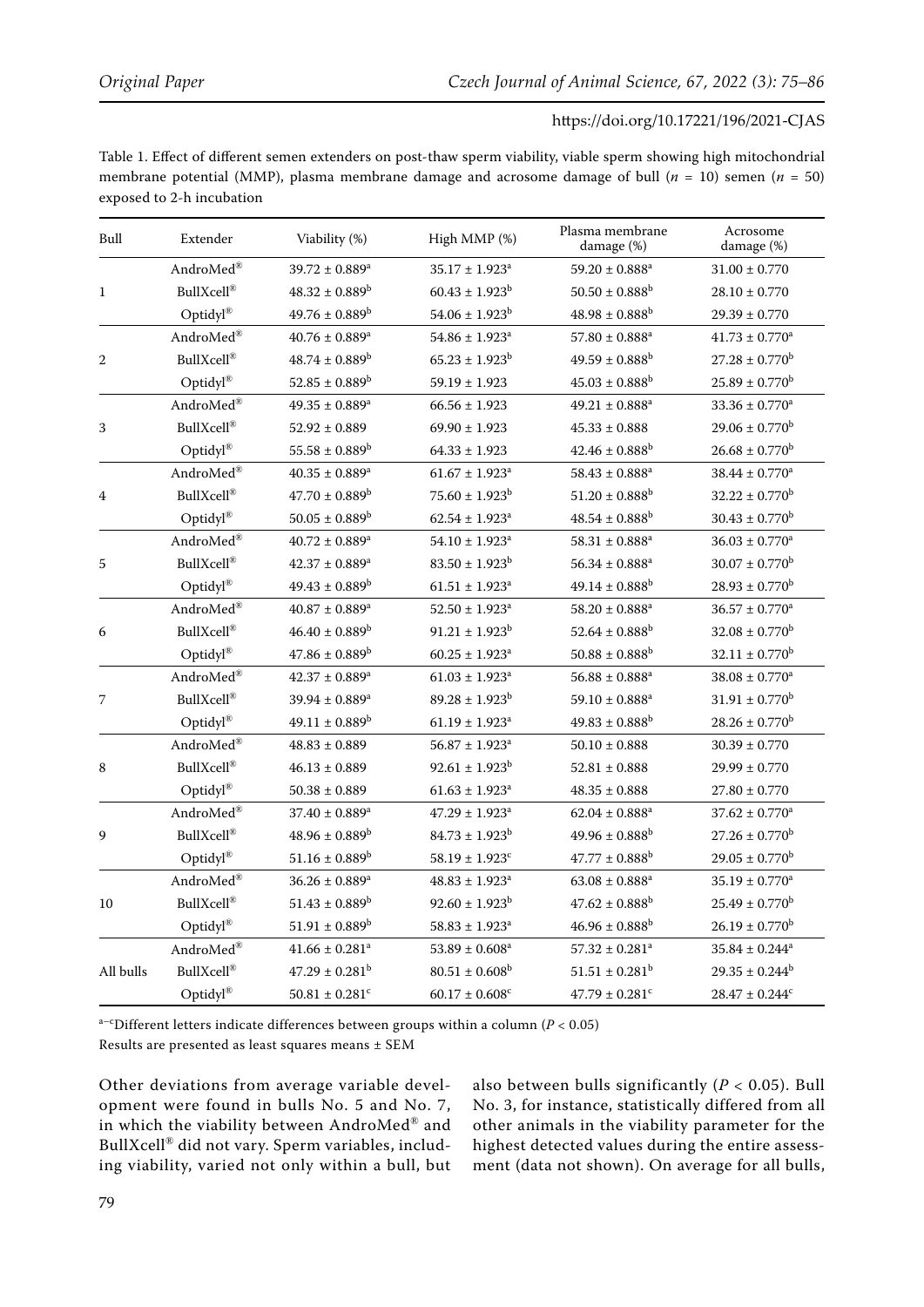the greatest percentage of viable spermatozoa was observed with the use of Optidyl® (50.81%) compared to BullXcell® or AndroMed® (47.29% and 41.66%, respectively). Incubation time affected  $(P < 0.05)$  the sperm viability parameter within bulls differently (Table 2). In the majority of bulls, significant differences between incubation times were not proved, while some animals exhibited ( $P < 0.05$ ) the lowest viability values immediately after thawing, which is in accord-

Table 2. Comparison of incubation-mediated development of sperm variables [sperm viability, viable sperm showing high mitochondrial membrane potential (MMP), plasma membrane damage and acrosome damage in bull (*n* = 10) semen ( $n = 50$ ) as assessed by flow cytometry immediately (0), 1 and 2 h after thawing

| Bull         | Incubation<br>time (h) | Viability (%)                  | High MMP $(\%)$                | Plasma membrane<br>damage (%)  | Acrosome<br>damage (%)         |
|--------------|------------------------|--------------------------------|--------------------------------|--------------------------------|--------------------------------|
|              | $\boldsymbol{0}$       | $46.04 \pm 0.889$              | $57.41 \pm 1.923$ <sup>a</sup> | $53.11 \pm 0.888$              | $24.24 \pm 0.770$ <sup>a</sup> |
| $\mathbf{1}$ | $\mathbf{1}$           | $48.67 \pm 0.889$ <sup>a</sup> | $50.80 \pm 1.923$              | $50.22 \pm 0.888$ <sup>a</sup> | $28.28 \pm 0.770^a$            |
|              | $\overline{2}$         | $43.09 \pm 0.889^b$            | $41.45 \pm 1.923^b$            | $55.35 \pm 0.888$ <sup>b</sup> | $35.97 \pm 0.770^b$            |
|              | $\mathbf{0}$           | $46.83 \pm 0.889$              | $61.83 \pm 1.923$              | $52.32 \pm 0.888$ <sup>a</sup> | $23.30 \pm 0.770^a$            |
| 2            | $\mathbf{1}$           | $51.19 \pm 0.889$ <sup>a</sup> | $60.15 \pm 1.923$              | $47.26 \pm 0.888$ <sup>b</sup> | $30.74 \pm 0.770^b$            |
|              | $\overline{2}$         | $44.32 \pm 0.889^b$            | $57.29 \pm 1.923$              | $52.84 \pm 0.888$ <sup>a</sup> | $40.86 \pm 0.770$ <sup>c</sup> |
|              | $\boldsymbol{0}$       | $49.61 \pm 0.889$              | $71.58 \pm 1.923$ <sup>a</sup> | $49.12 \pm 0.888$ <sup>a</sup> | $25.23 \pm 0.770$ <sup>a</sup> |
| 3            | $\mathbf{1}$           | $56.05 \pm 0.889$              | $71.24 \pm 1.923$ <sup>a</sup> | $42.54 \pm 0.888^b$            | $28.42 \pm 0.770$ <sup>a</sup> |
|              | $\overline{2}$         | $52.19 \pm 0.889$              | $57.98 \pm 1.923^b$            | $45.34 \pm 0.888$              | $35.45 \pm 0.770^b$            |
|              | $\mathbf{0}$           | $44.41 \pm 0.889$ <sup>a</sup> | $72.36 \pm 1.923$ <sup>a</sup> | $54.45 \pm 0.888$ <sup>a</sup> | $29.31 \pm 0.770^a$            |
| 4            | $\mathbf{1}$           | $49.22 \pm 0.889^b$            | $66.41 \pm 1.923$              | $49.67 \pm 0.888$ <sup>b</sup> | $32.39 \pm 0.770^a$            |
|              | $\overline{2}$         | $44.48 \pm 0.889$ <sup>a</sup> | $61.03 \pm 1.923^b$            | $54.06 \pm 0.888$              | $39.39 \pm 0.770^b$            |
|              | $\mathbf{0}$           | $41.99 \pm 0.889$              | $73.76 \pm 1.923$ <sup>a</sup> | $57.13 \pm 0.888$              | $29.02 \pm 0.770^a$            |
| 5            | $\mathbf{1}$           | $45.46 \pm 0.889$              | $63.46 \pm 1.923^b$            | $53.53 \pm 0.888$              | $32.04 \pm 0.770$              |
|              | $\sqrt{2}$             | $45.08 \pm 0.889$              | $61.88 \pm 1.923^b$            | $53.13 \pm 0.888$              | $33.97 \pm 0.770^b$            |
|              | $\mathbf{0}$           | $44.62 \pm 0.889$              | $72.17 \pm 1.923$              | $54.68 \pm 0.888$              | $30.41 \pm 0.770$ <sup>a</sup> |
| 6            | $\mathbf{1}$           | $45.26 \pm 0.889$              | $68.21 \pm 1.923$              | $53.73 \pm 0.888$              | $34.79 \pm 0.770^b$            |
|              | $\mathbf{2}$           | $45.24 \pm 0.889$              | $63.58 \pm 1.923$              | $53.31 \pm 0.888$              | $35.56 \pm 0.770^b$            |
|              | $\mathbf{0}$           | $42.57 \pm 0.889$              | $75.49 \pm 1.923$              | $56.82 \pm 0.888$              | $30.88 \pm 0.770$              |
| 7            | $\mathbf{1}$           | $45.28 \pm 0.889$              | $70.19 \pm 1.923$              | $53.88 \pm 0.888$              | $32.90 \pm 0.770$              |
|              | $\overline{2}$         | $43.58 \pm 0.889$              | $65.82 \pm 1.923$              | $55.11\pm0.888$                | $34.47 \pm 0.770$              |
|              | $\boldsymbol{0}$       | $44.39 \pm 0.889$ <sup>a</sup> | $76.16 \pm 1.923$              | $54.73 \pm 0.888$ <sup>a</sup> | $26.76 \pm 0.770$ <sup>a</sup> |
| 8            | $\mathbf{1}$           | $51.26 \pm 0.889^b$            | $68.77 \pm 1.923$              | $47.71 \pm 0.888$ <sup>b</sup> | $29.88 \pm 0.770$              |
|              | $\overline{2}$         | $49.70 \pm 0.889^b$            | $66.17 \pm 1.923$              | $48.81 \pm 0.888$ <sup>b</sup> | $31.55 \pm 0.770^b$            |
|              | $\mathbf{0}$           | $45.14 \pm 0.889$              | $67.24 \pm 1.923$              | $54.28 \pm 0.888$              | $27.82 \pm 0.770^a$            |
| 9            | $\mathbf{1}$           | $45.91 \pm 0.889$              | $59.70 \pm 1.923$              | $53.19 \pm 0.888$              | $32.91 \pm 0.770^b$            |
|              | $\overline{2}$         | $46.46 \pm 0.889$              | $63.27 \pm 1.923$              | $52.29 \pm 0.888$              | $33.21 \pm 0.770^b$            |
|              | $\mathbf{0}$           | $45.41 \pm 0.889$              | $73.66 \pm 1.923$ <sup>a</sup> | $53.99 \pm 0.888$              | $23.69 \pm 0.770^a$            |
| 10           | $\mathbf{1}$           | $46.09 \pm 0.889$              | $62.39 \pm 1.923^b$            | $52.98 \pm 0.888$              | $30.94 \pm 0.770^b$            |
|              | $\sqrt{2}$             | $48.10 \pm 0.889$              | $64.22 \pm 1.923$              | $50.69\pm0.888$                | $32.24 \pm 0.770^b$            |
|              | $\mathbf{0}$           | $45.1 \pm 0.281$ <sup>a</sup>  | $70.17 \pm 0.608$ <sup>a</sup> | $54.06 \pm 0.281$ <sup>a</sup> | $27.07 \pm 0.244^a$            |
| All bulls    | $\mathbf{1}$           | $48.44 \pm 0.281^b$            | $64.13 \pm 0.608^b$            | $50.47 \pm 0.281^b$            | $31.33 \pm 0.244^b$            |
|              | $\overline{2}$         | $46.22 \pm 0.281$ <sup>c</sup> | $60.27 \pm 0.608$ <sup>c</sup> | $52.09 \pm 0.281$ <sup>c</sup> | $35.27 \pm 0.244$ <sup>c</sup> |

a–c Different letters indicate differences between groups within a column (*P* < 0.05)

Results are presented as least squares means ± SEM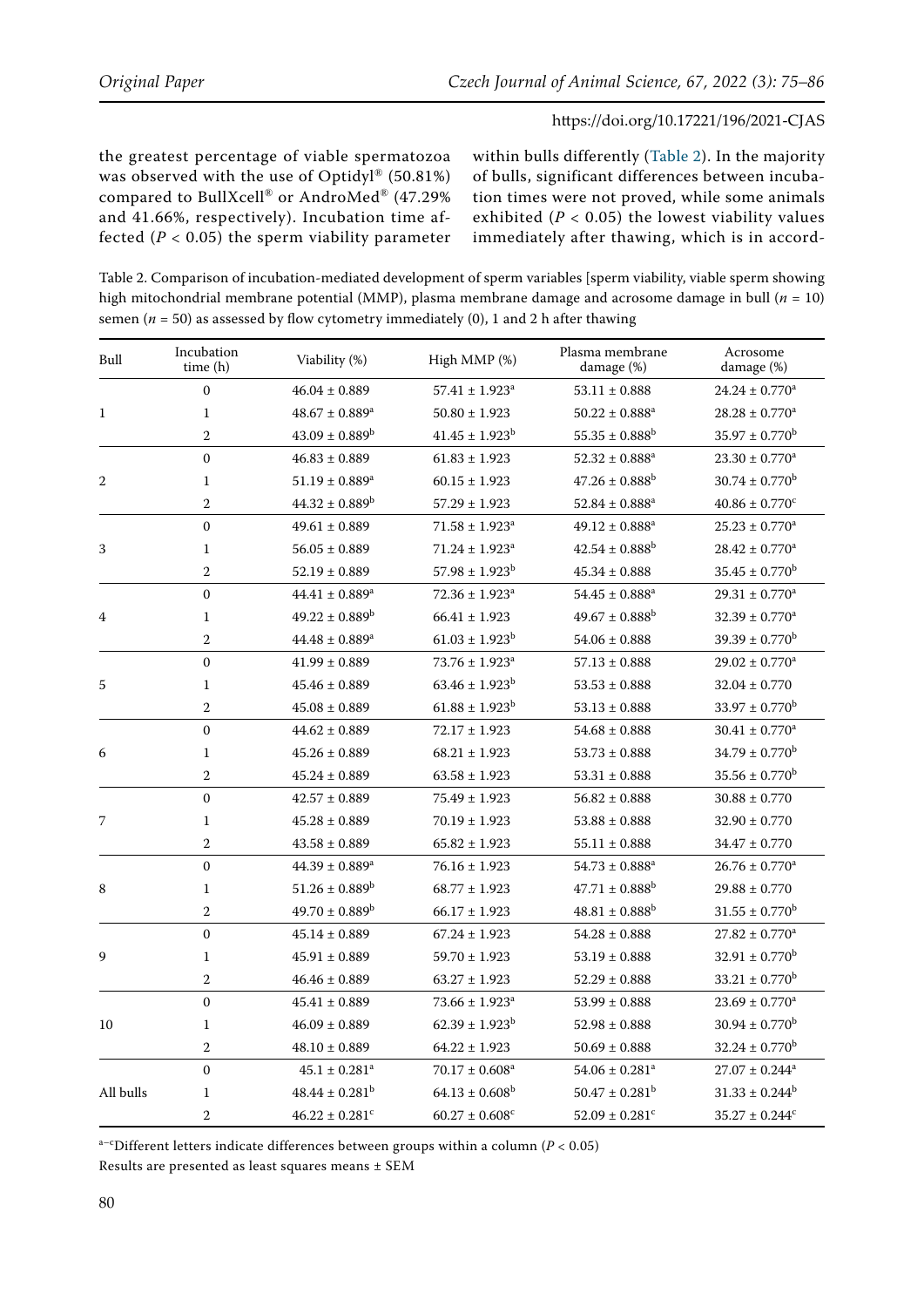ance with the overall findings, where the greatest average sperm viability was reached after one hour post-thawing  $(48.44\%; P < 0.05$ , compared to evaluation immediately after thawing and after a two-hour incubation (45.1% and 46.22%, respectively). This time dependent variability was confirmed on an extender level ([Figure 2A](#page-6-0)), with the exception of AndroMed® where the values detected between one- and two-hour incubation did not differ (*P* < 0.05). Besides, AndroMed® exhibited the lowest decrease from the viability peak (–0.23%) compared to both egg yolk-based extenders (–2.39% and –4.02% for Optidyl® and BullXcell®, respectively).

#### **Mitochondrial membrane potential**

<span id="page-6-1"></span>The largest proportion of viable sperm with high MMP was observed ( $P < 0.05$ ) in the BullXcell<sup>®</sup> extender in most bulls (Table 1). The exception from this finding was bull No. 3, where no differ-

ences between diluent treatments were assessed. The lowest values in this variable were observed in bull No. 1, which varied from all other bulls significantly (data not shown). In total, considering all bulls, the greatest proportion of sperm showing high MMP was detected in BullXcell® (80.51%), compared to significantly lower values for Optidyl® (60.17%) or AndroMed® (53.89%). A negative impact of incubation length on this variable was confirmed (Table 2), as the proportion of viable spermatozoa with high MMP decreased with incubation time ( $P < 0.05$ ) although this change in the mitochondrial activity of several bulls was not statistically significant (Table 2). On average for all bulls, a continuous decline from 70.17% (immediately after thawing) to 60.27% (two hours after thawing) was observed. The greatest incubation-mediated drop in high MMP was noticed in AndroMed® (-13.62%) compared to BullXcell®  $(-12.51\%)$  and Optidyl® (-3.55%; [Figure 2B](#page-6-1)), where no statistical differences between evaluated times were observed.

<span id="page-6-0"></span>

<span id="page-6-3"></span><span id="page-6-2"></span>Figure 2. Proportion of viable sperm (A), viable sperm with high mitochondrial membrane potential (MMP) (B), plasma membrane (PM) damage (C), and acrosome damage (D) in frozen-thawed bull semen extended in different diluents immediately (0), one (1) and two hours (2) after thawing

a–c Values with different letters differ significantly within the extender (*P* < 0.05)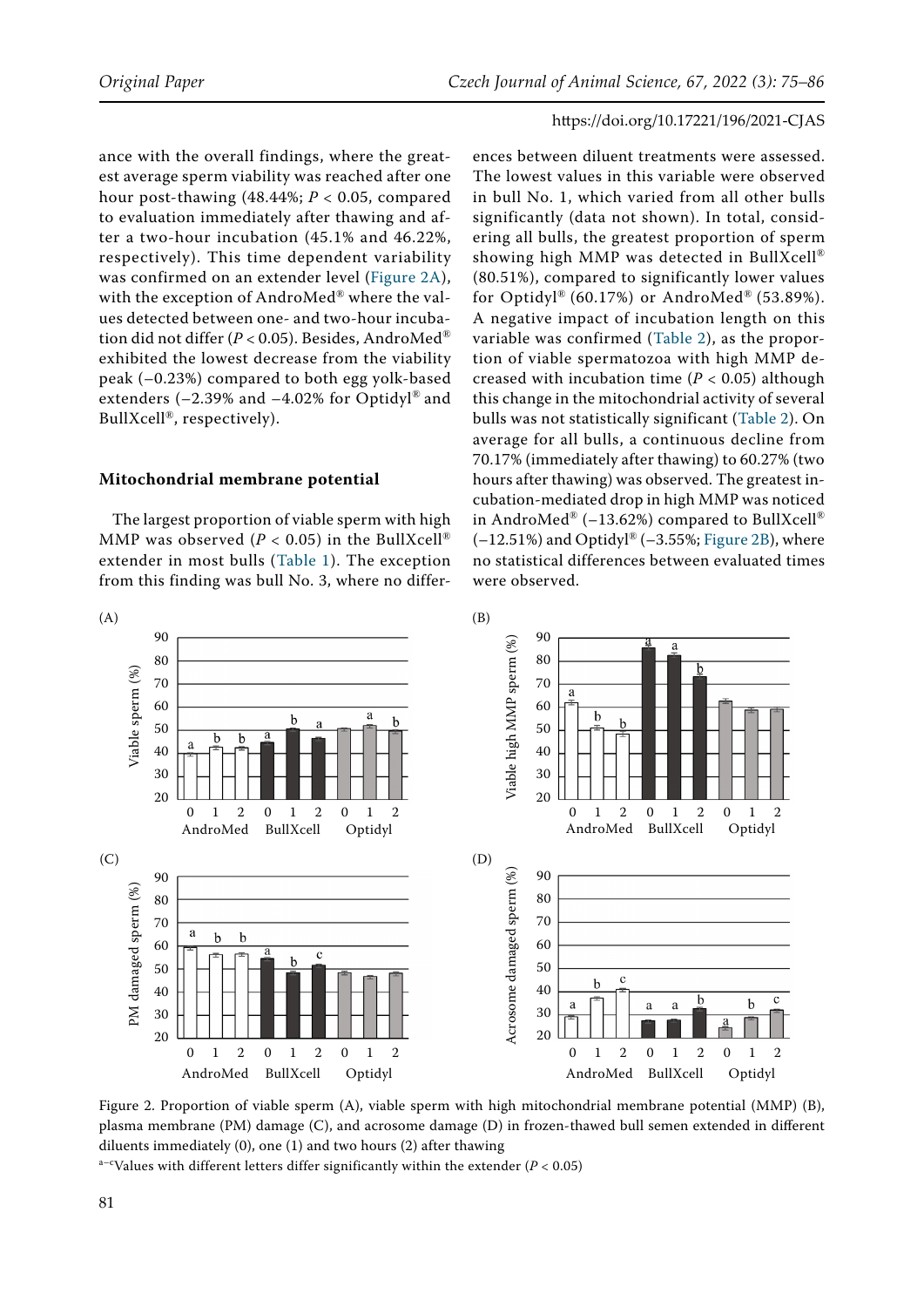# **Plasma membrane integrity**

The extender treatment affected plasma membrane integrity ( $P < 0.05$ ), as semen extended in egg yolk-based diluents scored lower plasma membrane damage than semen samples extended in AndroMed<sup>®</sup> in the majority of bulls (Table 1). However, a minor portion of bulls responded divergently. For example, the proportion of plasma membrane damage in bull No. 8 was not affected by extender treatment, and thus the obtained results did not vary among the diluents used. Similarly, bulls No. 5 and No. 7 did not differ in the plasma membrane damage level when being diluted in AndroMed® or BullXcell®. Nevertheless, on average for all bulls, Optidyl® exhibited superior results (47.79%) as opposed to sperm diluted in BullXcell<sup>®</sup> or AndroMed® (51.51% and 57.32%, respectively). The length of incubation significantly influenced (*P* < 0.05) the percent change in this variable as well (Table 2). The greatest plasma membrane damage was observed immediately after thawing in the majority of bulls, although not significant in all animals. This finding was also confirmed by average values, as the highest plasma membrane damage was detected immediately after thawing (54.06%) in comparison with damage after one- (50.47%) and two-hour (52.09%) post-thawing. Similarly, the values detected at all evaluated times differed  $(P < 0.05)$  in samples diluted in BullXcell<sup>®</sup>, unlike those of AndroMed<sup>®</sup> or Optidyl<sup>®</sup> [\(Figure 2C](#page-6-2)).

# **Acrosome integrity**

The least suitable extender in terms of maintaining the acrosome integrity status was AndroMed<sup>®</sup> in the vast majority of bulls, if compared with both egg yolk-based extenders (Table 1). The exceptions were bulls No. 1 and No. 8, where no statistical differences were observed between the evaluated extenders. On average for all bulls, the greatest ( $P < 0.05$ ) acrosome integrity was preserved in Optidyl® (28.47%) compared to BullXcell® and AndroMed® (29.35% and 35.84%, respectively). The results in Table 2 show an incubation effect (*P* < 0.05) on the acrosome integrity in the majority of bulls. Deviation from this trend was observed in bull No. 8, which maintained a similar level of acrosome damage throughout the entire incubation, making differences statistically insignificant. In total, considering all bulls, the integrity of the acrosomal membrane was worsened significantly  $(P < 0.05)$  as the incubation progressed, with the lowest level immediately after thawing. The same was observed on the extender level ([Figure 2D\)](#page-6-3), where the highest percent change in acrosome integrity was detected in AndroMed®  $(-11.71%)$  followed by Optidyl® and BullXcell® (–5.3% and –7.58%, respectively).

# **DISCUSSION**

The present study assessed some sperm parameters that determine the quality and ultimately the fertilising capacity of cryopreserved sperm, when only intact spermatozoa may penetrate the *zona pellucida* and fertilise an oocyte. Important indicators, including viability, mitochondrial activity status, plasma membrane integrity, and acrosome integrity, were evaluated in bull semen samples extended in three semen diluents: AndroMed®, BullXcell®, and Optidyl®.

The results of the present work are consistent with those from previous studies [\(Crespilho et al.](#page-10-7) [2014](#page-10-7); [Singh et al. 2018\)](#page-11-1), where egg-yolk based extenders provide greater protection to sperm cell membrane integrity than with the use of soybean lecithin-based extenders. The opposite conclusions were documented by [Ghareeb et al. \(2017\)](#page-10-10) and [Miguel-Jimenez et al. \(2020\),](#page-10-4) who reported greater plasma membrane and acrosome integrity with the use of AndroMed® compared to Triladyl® or Tris-egg yolk extenders. In contrast, [Kumar](#page-10-11) [et al. \(2015\)](#page-10-11) found no difference between the use of Triladyl® or AndroMed® for bull sperm cryopreservation. These inconsistencies across studies could be related to alterations in freezing and thawing techniques, such as different sperm concentration, cooling and freezing rates, or extender choice and also due to evaluating the semen of various breeds ([Morrell et al. 2018](#page-10-12)). To further scrutinise the dynamics of different quality parameters, sperm were subjected to 2-h incubation at 38 **°**C. Despite the expected decline in sperm viability, no incubation-mediated decrease was observed in our study, which is consistent with [Anzar et al. \(2011\).](#page-9-2) We hypothesize that this phenomenon could be explained by the greater instability, i.e. phase changes, of plasma membrane structure and thus higher fluorescent probe permeation caused by the cellular stress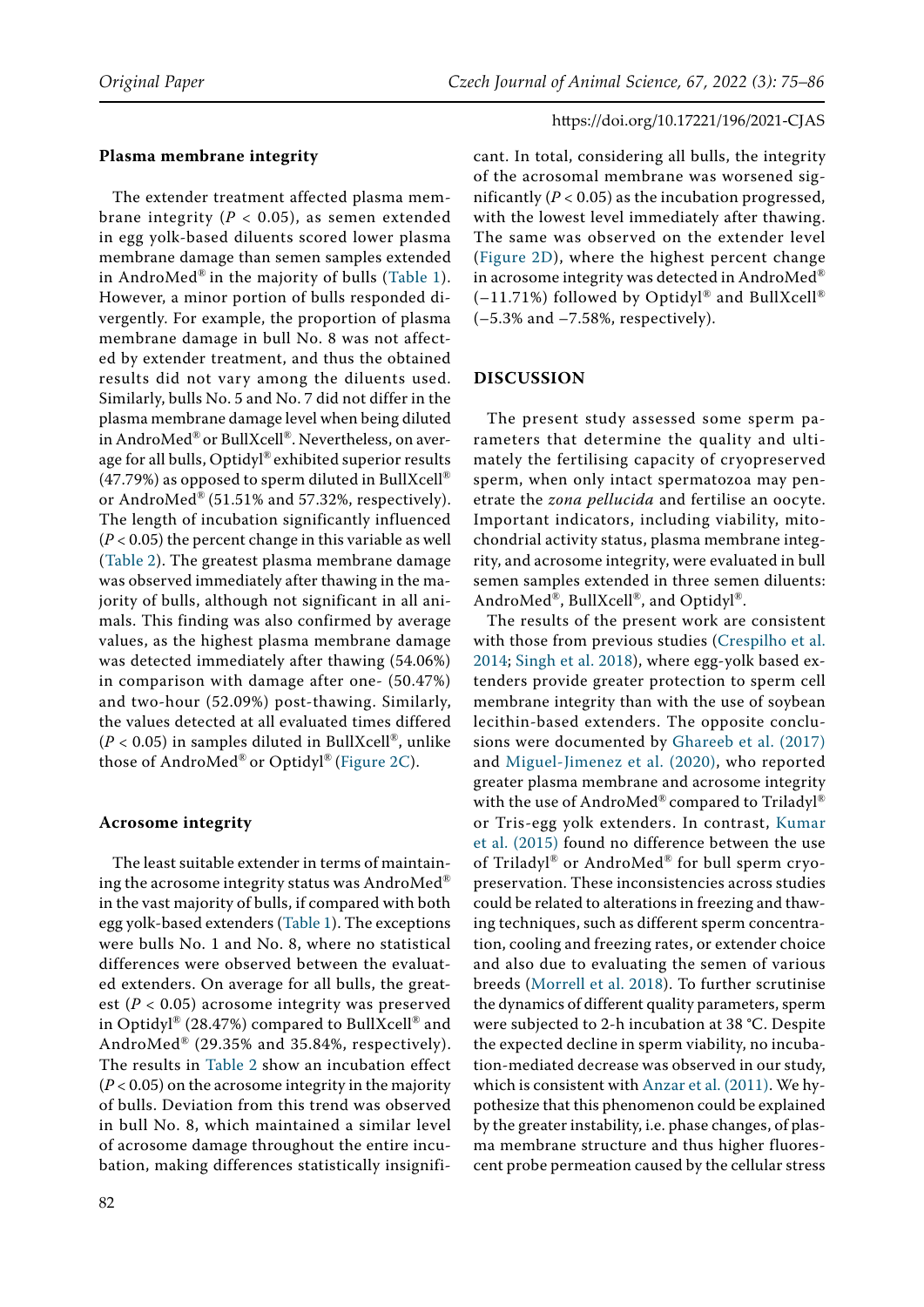environment directly after thawing. Nevertheless, our findings are in contrast to [Bucher et al. \(2019\)](#page-10-13), who reported a 15% decrease in sperm viability throughout 3-h incubation. A decline in sperm viability was also observed in the study by [Ansari](#page-9-3)  [et al. \(2014\),](#page-9-3) where a decrease amounted to 18% during 2-h incubation.

As discussed by [Varela et al. \(2020\)](#page-11-2), sperm with lower MMP exhibit a higher level of cryocapacitation and as further concluded, a significant association exists between mitochondrial activity and plasma membrane stability and integrity. Therefore mitochondrial integrity, expressed in MMP parameter, is critically important for the cell functional state and viability, being also responsible for proper sperm metabolism and motility ([Zorova et al.](#page-11-3)  [2018](#page-11-3)). As evident from our study, egg yolk protected MMP more efficiently than soybean lecithin, which was seen not only on an individual bull level, but also more clearly in the average values for all bulls. The detrimental effect of soybean lecithin supplementation on post-thaw mitochondrial activity was also observed by [Mata-Campuzano](#page-10-14)  [et al. \(2015\)](#page-10-14), while [Fleisch et al. \(2017\)](#page-10-15) detected greater MMP in samples diluted with AndroMed® in comparison with those extended with Triladyl®. Our study showed that the ability of cryopreserved sperm to maintain high MMP was negatively affected by incubation stress. Regarding the incubation resilience, a similar decrease in a viable sperm population with unstained membranes and high MMP was recently reported [\(Gurler et al. 2016](#page-10-16); [Bucher et al. 2019](#page-10-13)), although after 3-h incubation; whereas a 3% increase in the high MMP of sperm population was shown in the study by [Anzar et al.](#page-9-2)  [\(2011\)](#page-9-2). Our results show that the incubation-mediated decrease was more pronounced in MMP compared to the viability, from which we may assume that the MMP parameter more realistically reflects the functional state of the frozen-thawed sperm sample.

The plasma membrane is one of the most damaged cellular sperm structures due to cryopreservation and its deleterious effect on sperm phospholipid deterioration and cholesterol loss ([Sieme et al. 2015\)](#page-11-4). The significance of the plasma membrane integrity lies in its interaction between the external and internal cell environment, in the regulation of many functions related to the fertilisation potential, motility, and its resistance to various freezing-thawing challenges ([Singh et al. 2018\)](#page-11-1). Hence the plasma membrane integrity plays a critical role in the fertilisation process ([Ansari et al. 2014](#page-9-3)). Our results showed that plasma membrane integrity was preserved unequally after cryopreservation with different extenders, as significant inter-individual variabilities were detected. In total, egg yolk-supplemented diluents more efficiently stabilised the plasma membrane in comparison with the extender with soybean lecithin supplementation, which is in accordance with previously published literature ([Leite et al. 2010\)](#page-10-5). Yet, these results disagree with [Aires et al. \(2003\),](#page-9-0) who observed improved acrosome integrity when a soybean lecithin-based extender was used rather than egg yolk supplementation. The results of our study demonstrated an improvement in the plasma membrane integrity within 2-h incubation, unlike [Anzar et al. \(2011\)](#page-9-2), who found no alteration and [Ansari et al. \(2014\),](#page-9-3) who reported an incubationmediated drop in this variable after an equally long incubation.

The acrosome membrane may be altered by acrosome reaction or capacitation-like changes, which are more pronounced in cryopreserved mammalian sperm ([Varela et al. 2020](#page-11-2)). These changes are ultimately responsible for the frozen-thawed sperm longevity decrease in the female reproductive tract ([Bucher et al. 2019\)](#page-10-13). The occurrence of acrosome damage was lower with the use of egg yolk-based extenders compared with the use of soybean lecithin. Among the treatments, as it is apparent from the male-to-male variations, the statistically higher cryoprotective effects were observed for Optidyl®, followed by BullXcell® and AndroMed®. These findings are in line with [Leite et al. \(2010\),](#page-10-5) who reported higher post-thaw acrosome integrity in spermatozoa extended with a Tris-egg yolkbased diluent compared to sperm extended with AndroMed® or Bioxcell®, respectively. On the contrary, [Ghareeb et al. \(2017\)](#page-10-10) found a beneficial effect of soybean lecithin addition on acrosome integrity in comparison with egg-yolk extender supplementation. Oppositely, several other studies ([Kumar](#page-10-11)  [et al. 2015;](#page-10-11) [Singh et al. 2018\)](#page-11-1) did not observe any significant differences in acrosome integrity between sperm samples cryopreserved with soybean lecithin or egg yolk. As evident from our study, the incubation had an adverse effect on the number of sperm with an intact acrosome. Our results are in close agreement with [Sellem et al. \(2015\),](#page-10-17)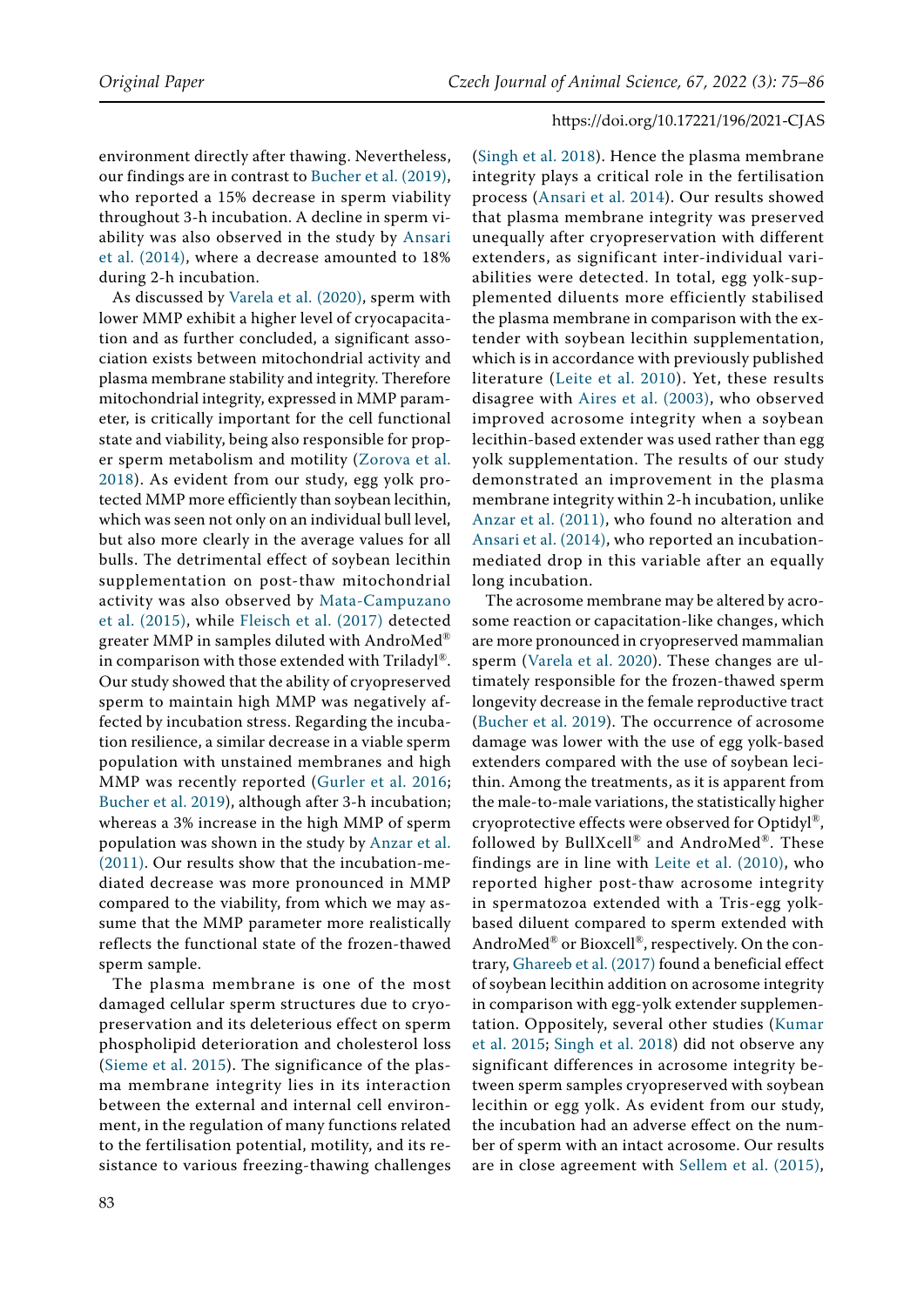who recorded a similar drop in acrosome integrity after 4-h incubation. Simultaneously, the decrease in acrosome integrity during incubation was more pronounced in AndroMed® compared to BullXcell® or Optidyl®. [Rastegarnia et al. \(2014\)](#page-10-18) also reported a greater decline in acrosome integrity in sperm samples extended with AndroMed® and Bioxcell® rather than with Tris citrate-egg yolk diluent after 4-h incubation.

The viability, high MMP, and plasma membrane and acrosome integrity significantly varied between bulls in response to the extender treatment and incubation time. These findings are in accordance with the previous works of [Beran et al. \(2012\)](#page-9-1), who documented inter-individual variability in postthaw sperm characteristics, and [Gurler et al. \(2016\),](#page-10-16) where different time-dependent alterations between ejaculates within bulls were reported. The observed differences are probably due to other factors like osmolarity or variation in seminal plasma protective proteins ([Casas et al. 2009](#page-10-19)). The sire individuality should therefore be taken into serious consideration when deciding which diluent to use to extend the semen while improving the insemination dose production quality and ultimately the sperm fertilising ability ([Dolezalova et al. 2015\)](#page-10-20).

Based on our findings, it is evident that egg yolk preserved the sperm function better than soybean lecithin. Significant differences were found even between the egg yolk-based diluents. In more detail, most of the analysed parameters were better for Optidyl® (containing ionised egg yolk) than for BullXcell® (containing fresh egg yolk). A possible explanation may lie in the retention of some antioxidants, which are associated with improved cryopreservation of bovine semen. These results could also be attributed to the action of the egg yolk lipoproteins having better protective effects than soybean lecithin during the entire cryopreservation process, including cooling, equilibration, and freezing. Furthermore, we oppose that the aforementioned problematic microbial purity of egg yolk-based extenders is still relevant and represents a crucial weakness, as modern egg yolk processing for extender use eliminates any hygienic risk. The results of the present study and of many others therefore suggest that until soybean lecithin-based extenders undergo proven refinement in their ability to better protect vital sperm functions, we might recommend to continue using extenders of animal origin for the cryopreservation of bull semen.

#### **CONCLUSION**

Regarding the extenders' effects on post-thaw functionality variables, several conclusions can be drawn. Firstly, the results of the current work demonstrate that the specific composition of a diluent has an evident effect on sperm viability, mitochondrial status, and membrane integrity. Male-to-male differences were also detected, proving bull's individuality in successful adaptation to different extender compositions. Furthermore, incubation-mediated changes in sperm variables were observed. In general, it was assessed that egg yolk-based extenders were superior, in all analysed parameters, to a diluent containing soybean lecithin as determined by flow cytometry evaluation. We conclude that egg yolk is still the most suitable compound in bull semen cryopreservation despite the currently still claimed, although questionable, disadvantages. Based on the study results, we suggest that in the case of a choice between soybean lecithin-based or egg yolk-based semen extender, the latter is preferable in terms of maintaining better post-thaw *in vitro* sperm quality.

# **Conflict of interest**

The authors declare no conflict of interest.

## **References**

- <span id="page-9-0"></span>Aires VA, Hinsch KD, Mueller-Schloesser F, Bogner K, Mueller-Schloesser S, Hinsch E. In vitro and in vivo comparison of egg yolk-based and soybean lecithin-based extenders for cryopreservation of bovine semen. Theriogenology. 2003 Jul 1;60(2):269-79.
- <span id="page-9-3"></span>Ansari MS, Rakha BA, Malik MF, Andrabi SMH, Ullah N, Iqbal R, Holt WV, Akhter S. Effect of cysteine addition to the freezing extender on the progressive motility, viability, plasma membrane and DNA integrity of Nili-Ravi buffalo (Bubalus bubalis) bull spermatozoa. J Appl Anim Res. 2014 Dec 20;44(1):36-41.
- <span id="page-9-2"></span>Anzar M, Kroetsch T, Boswall L. Cryopreservation of bull semen shipped overnight and its effect on post-thaw sperm motility, plasma membrane integrity, mitochondrial membrane potential and normal acrosomes. Anim Reprod Sci. 2011 Jun 1;126(1-2):23-31.
- <span id="page-9-1"></span>Beran J, Stadnik L, Bezdicek J, Louda F, Citek J, Duchacek J. Effect of sire and extender on sperm motility and share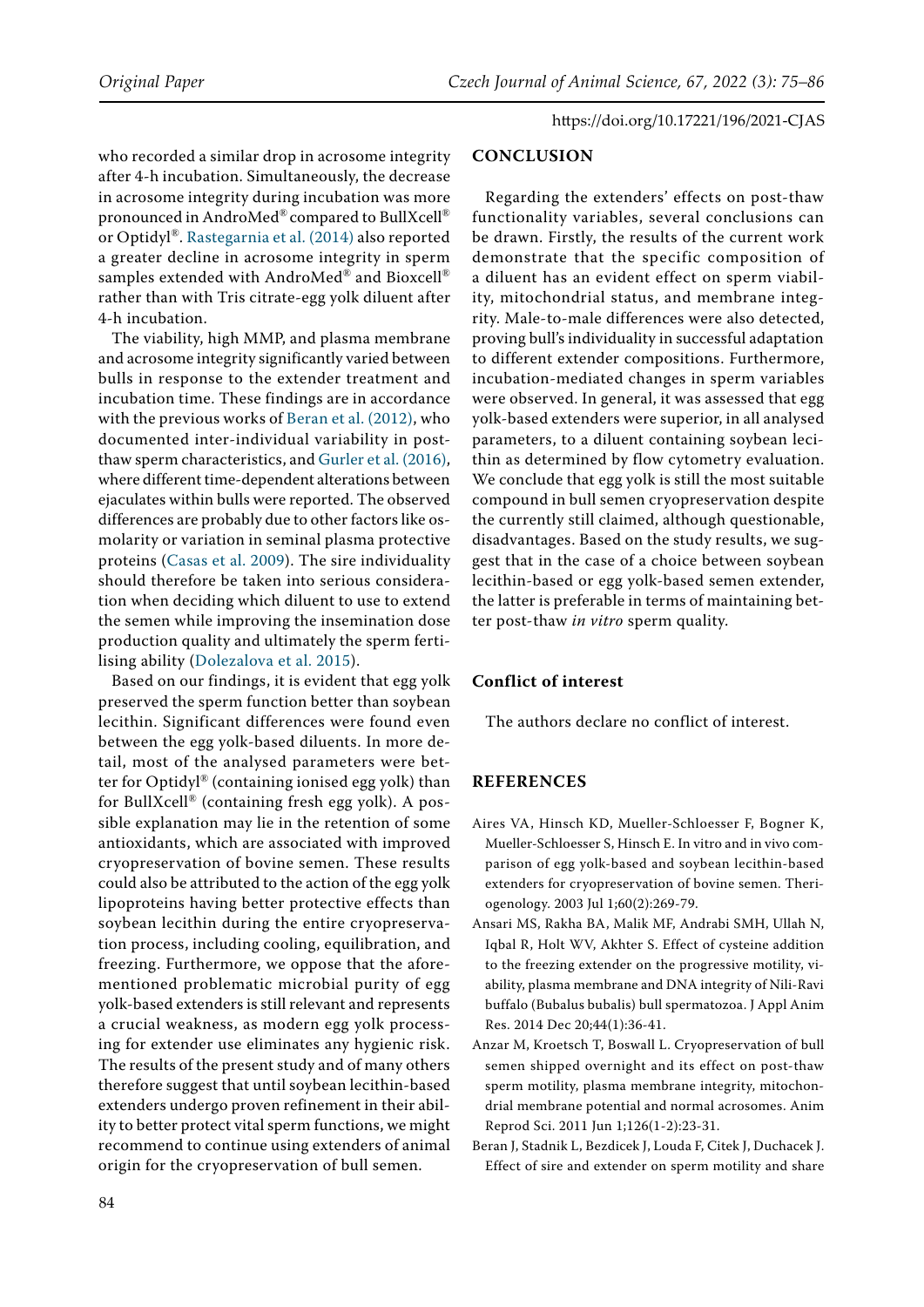of live or dead sperm in bulls' fresh ejaculate and in AI doses after thawing. Arch Anim Breed. 2012 Oct 10; 55(3):207-18.

- <span id="page-10-13"></span>Bucher K, Malama E, Siuda M, Janett F, Bollwein H. Multicolor flow cytometric analysis of cryopreserved bovine sperm: A tool for the evaluation of bull fertility. J Dairy Sci. 2019 Dec 1;102(12):11652-69.
- <span id="page-10-19"></span>Casas I, Sancho S, Briz M, Pinart E, Bussalleu E, Yeste M, Bonet S. Freezability prediction of boar ejaculates assessed by functional sperm parameters and sperm proteins. Theriogenology. 2009 Oct 15;72(7):930-48.
- <span id="page-10-7"></span>Crespilho AM, Nichi M, Guasti PN, Freitas-Dell'Aqua CP, Sa Filho MF, Maziero RR, Dell'Aqua JA Jr, Papa FO. Sperm fertility and viability following 48 h of refrigeration: Evaluation of different extenders for the preservation of bull semen in liquid state. Anim Reprod Sci. 2014 May 1; 146(3-4):126-33.
- <span id="page-10-20"></span>Dolezalova M, Stadnik L, Biniova Z, Duchacek J, Beran J. Effect of freezing curve type on bull spermatozoa motility after thawing. Acta Vet Brno. 2015 Dec 19;84(4):383-91.
- <span id="page-10-15"></span>Fleisch A, Malama E, Witschi U, Leiding C, Siuda M, Janett F, Bollwein H. Effects of an extension of the equilibration period up to 96 hours on the characteristics of cryopreserved bull semen. Theriogenology. 2017 Feb 1; 89:255-62.
- <span id="page-10-10"></span>Ghareeb S, Haron W, Yusoff R, Yimer N, Baiee F, Ahmedeltayeb T, Ebrahimi M. Post-thaw evaluation of cryopreserved bull semen extended in four different semen extenders. Aust J Basic Appl Sci. 2017 Apr;11(5):80-7.
- <span id="page-10-16"></span>Gurler H, Malama E, Heppelmann M, Calisici O, Leiding C, Kastelic JO, Bollwein H. Effects of cryopreservation on sperm viability, synthesis of reactive oxygen species and DNA damage of bovine sperm. Theriogenology. 2016 Jul 15;86(2):562-71.
- <span id="page-10-2"></span>Hashem NM, Gonzalez-Bulnes A. State-of-the-art and prospective of nanotechnologies for smart reproductive management of farm animals. Animals. 2020 May 13; 10(5): 14 p.
- <span id="page-10-9"></span>Januskauskas A, Gil J, Soderquist L, Haard MGM, Haard MC, Johannisson A, Rodriguez-Martinez H. Effect of cooling rates on post-thaw sperm motility, membrane integrity, capacitation status and fertility of dairy bull semen used for artificial insemination in Sweden. Theriogenology. 1999 Sep 1;52(4):641-58.
- <span id="page-10-0"></span>Khalil WA, El-Harairy MA, Zeidan AEB, Hassan MAE, Mohey-Elsaeed O. Evaluation of bull spermatozoa during and after cryopreservation: Structural and ultrastructural insights. Int J Vet Sci Med. 2018 Jan 1;6(1):S49-56.
- <span id="page-10-11"></span>Kumar P, Saini M, Kumar D, Balhara AK, Yadav SP, Singh P, Yadav PS. Liposome-based semen is suitable alternative to egg yolk-based extender for cryopreservation of buf-

falo (Bubalus bubalis) semen. Anim Reprod Sci. 2015 Aug 1;159:38-45.

- <span id="page-10-1"></span>Layek SS, Mohanty TK, Kumaresan A, Parks JE. Cryopreservation of bull semen: Evolution from egg yolk based to soybean based extenders. Anim Reprod Sci. 2016 Sep 1;172:1-9.
- <span id="page-10-5"></span>Leite TG, do Vale Filho VR, de Arruda RP, de Andrade AFC, Emerick LL, Zaffalon FG, Martins JAM, de Andrade VJ. Effects of extender and equilibration time on post-thaw motility and membrane integrity of cryopreserved Gyr bull semen evaluated by CASA and flow cytometry. Anim Reprod Sci. 2010 Jul 1;120(1-4):31-8.
- <span id="page-10-14"></span>Mata-Campuzano M, Alvarez-Rodriguez M, Alvarez M, Tamayo-Canul J, Anel L, de Paz P, Martinez-Pastor F. Post-thawing quality and incubation resilience of cryopreserved ram spermatozoa are affected by antioxidant supplementation and choice of extender. Theriogenology. 2015 Mar 1;83(4):520-8.
- <span id="page-10-4"></span>Miguel-Jimenez S, Montserrat Rivera del Alamo M, Alvare-Rodriguez M, Hidalgo CO, Pena AI, Muino R, Rodriguez-Gil JE, Mogas T. In vitro assessment of egg yolk-, soya bean lecithin- and liposome-based extenders for cryopreservation of dairy bull semen. Anim Reprod Sci. 2020 Apr 1;215:106315.
- <span id="page-10-12"></span>Morrell J, Valeanu A, Lundeheim N, Johannisson A. Sperm quality in frozen beef and dairy bull semen. Acta Vet Scand. 2018 Jul 4;60: 10 p.
- <span id="page-10-6"></span>Muino R, Fernandez M, Pena AI. Post-thaw survival and longevity of bull spermatozoa frozen with an egg yolkbased or two egg yolk-free extenders after an equilibration period of 18 h. Reprod Domest Anim. 2007 Jun; 42(3):305-11.
- <span id="page-10-3"></span>Murphy EM, O'Meara C, Eivers B, Lonergan P, Fair S. Comparison of plant- and egg yolk-based semen diluents on in vitro sperm kinematics and in vivo fertility of frozen-thawed bull semen. Anim Reprod Sci. 2018 Apr 1; 191:70-5.
- <span id="page-10-18"></span>Rastegarnia A, Shahverdi A, Topraggaleah TR, Shafiepour V. In vitro comparison of soybean lecithin-based extenders for cryopreservation of buffalo (Bubalus bubalis) semen. Comp Clin Pathol. 2014 Jul;23(4):893-900.
- <span id="page-10-8"></span>Savvulidi FG, Ptacek M, Malkova A, Beranek J, Stadnik L. Optimizing the conventional method of sperm freezing in liquid nitrogen vapour for Wallachian sheep conservation program. Czech J Anim Sci. 2021 Feb 15;66 (2):55-64.
- <span id="page-10-17"></span>Sellem E, Broekhuijse MLWJ, Chevrier L, Camugli S, Schmitt E, Schibler L, Koenen EPC. Use of combinations of in vitro quality assessments to predict fertility of bovine semen. Theriogenology. 2015 Jul 30;84 (9):1447-54.